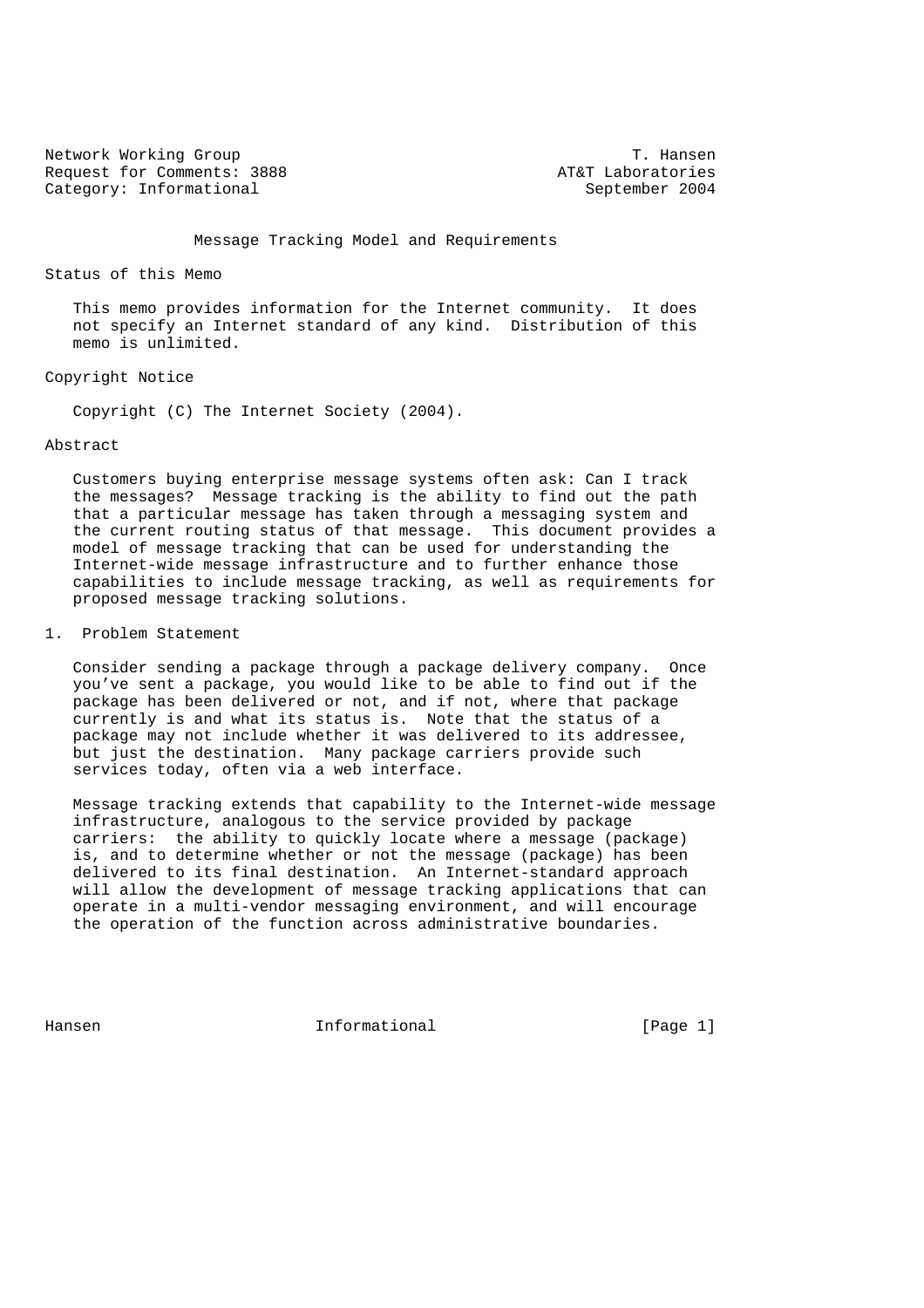The key words "MUST", "MUST NOT", "REQUIRED", "SHALL", "SHALL NOT", "SHOULD", "SHOULD NOT", "RECOMMENDED", "MAY", and "OPTIONAL" in this document are to be interpreted as described in BCP 14, RFC 2119 [RFC-KEYWORDS].

# 2. Definitions

 The following terms are relevant to message tracking. The terms Tracking User Agent and Tracking Server are new, while all other terms have been collected here from other sources.

 Originating Mail User Agent (MUA) The originating mail user agent is the software used to compose and originate a message. It is the software sitting on a person's desktop.

 Originating Mail Submission Agent (MSA) The Mail Submission Agent accepts a message from a User Agent, adds or modifies it as required for Internet standards and/or site policy, and injects the message into the network. The MSA may be the initial MTA or may hand off the message to an MTA.

 Message Transfer Agent (MTA) A Message Transfer Agent accepts a message and moves it forward towards its destination. That destination may be local or reached via another MTA. It may use a local queue to store the message before transferring it further. Any MTA may generate a Non-Delivery Notification.

 Intermediate Message Transfer Agent (MTA) An Intermediate MTA is an MTA that accepts a message for transfer somewhere else.

 Final Message Transfer Agent (MTA) A Final MTA is an MTA that accepts a message for local delivery. It is the final place that a message is accepted. The final MTA is what sends any Delivery Status Notifications (DSNs). (Intermediate MTA's may also send a DSN if it relays to a non-DSN aware MTA.)

 Foreign Message Transfer Agent A foreign MTA provides delivery of messages using other protocols than those specified for Internet mail, such as an X.400 mail system.

Hansen **Informational Informational Informational** [Page 2]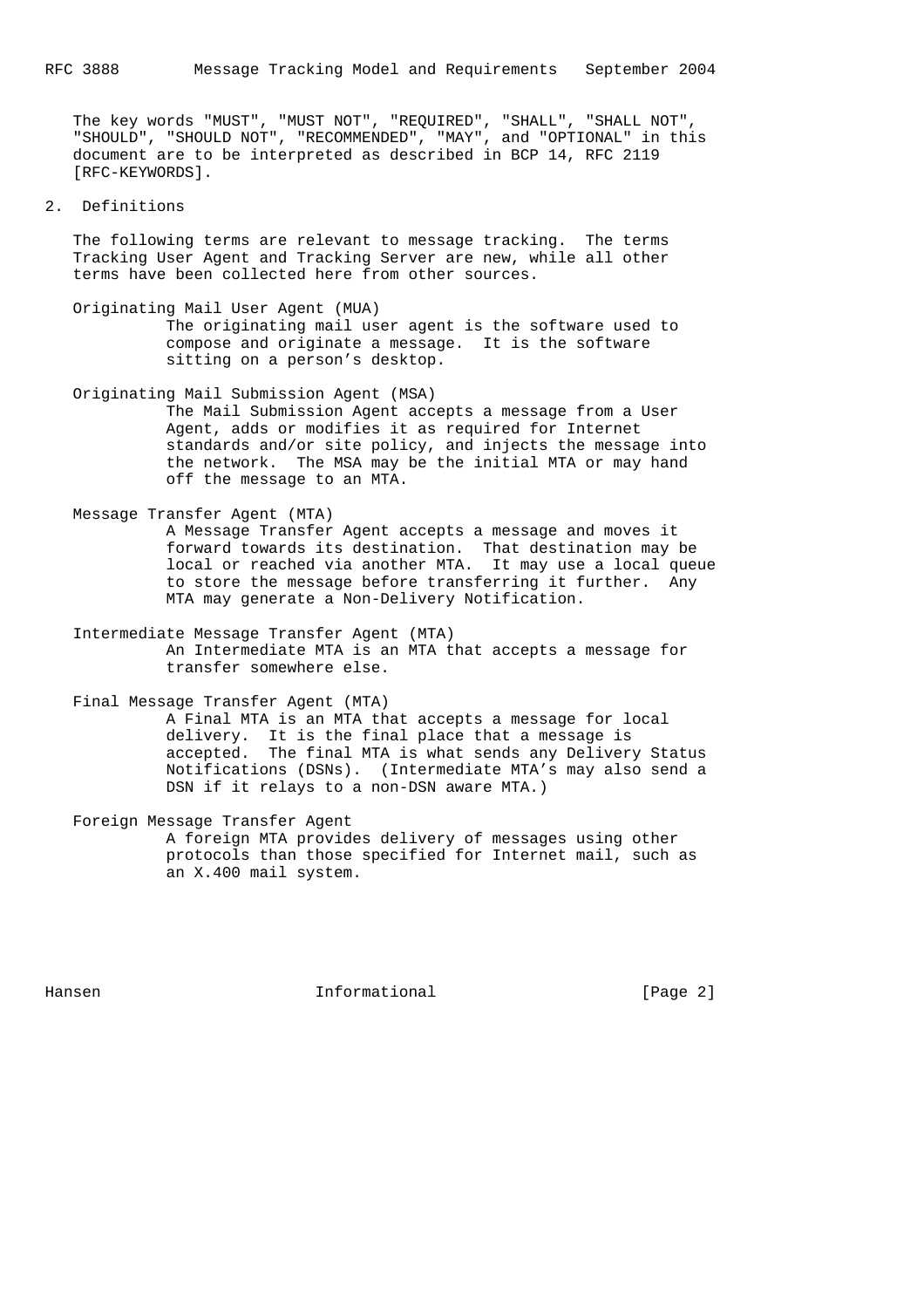Gateway Message Transfer Agent (GW-MTA) A gateway MTA accepts a message for transfer to a foreign MTA outside of the Internet protocol space.

- Local Delivery Agent (LDA) The local Delivery Agent delivers the message to the local message store. (The MTA and LDA are often combined into the same program.)
- Delivery Status Notification (DSN) A Delivery Status Notification [RFC-DSN] is produced by an MTA when a message is unsuccessfully delivered, either to its next hop or the final message store, or when it is successfully delivered, either to a foreign MTA, to a local delivery agent, or a non-DSN aware MTA. Positive notifications are only performed [RFC-ESMTP-DSN] when specifically requested.
- Non-Delivery Notification (NDN) A non-delivery notification is a special form of DSN indicating unsuccessful delivery.
- Message Disposition Notification (MDN) A Message Disposition Notification is used to report the disposition of a message after it has been successfully delivered to a recipient.
- Tracking User Agent (TUA) A tracking user agent wants to find information on a message on the behalf of a user. It is the requestor or initiator of such a request. (The MUA and TUA could be combined into the same program.)
- Tracking Server A tracking server provides tracking information to a tracking client. It is the repository of the information about a message for the traversal through a particular MTA. (The tracking server and MTA may run on the same system.)
- 3. Entities

 The entities involved in message tracking are: message user agents, message submission agents, message transfer agents, tracking user agents and tracking servers.

Hansen **Informational Informational Informational** [Page 3]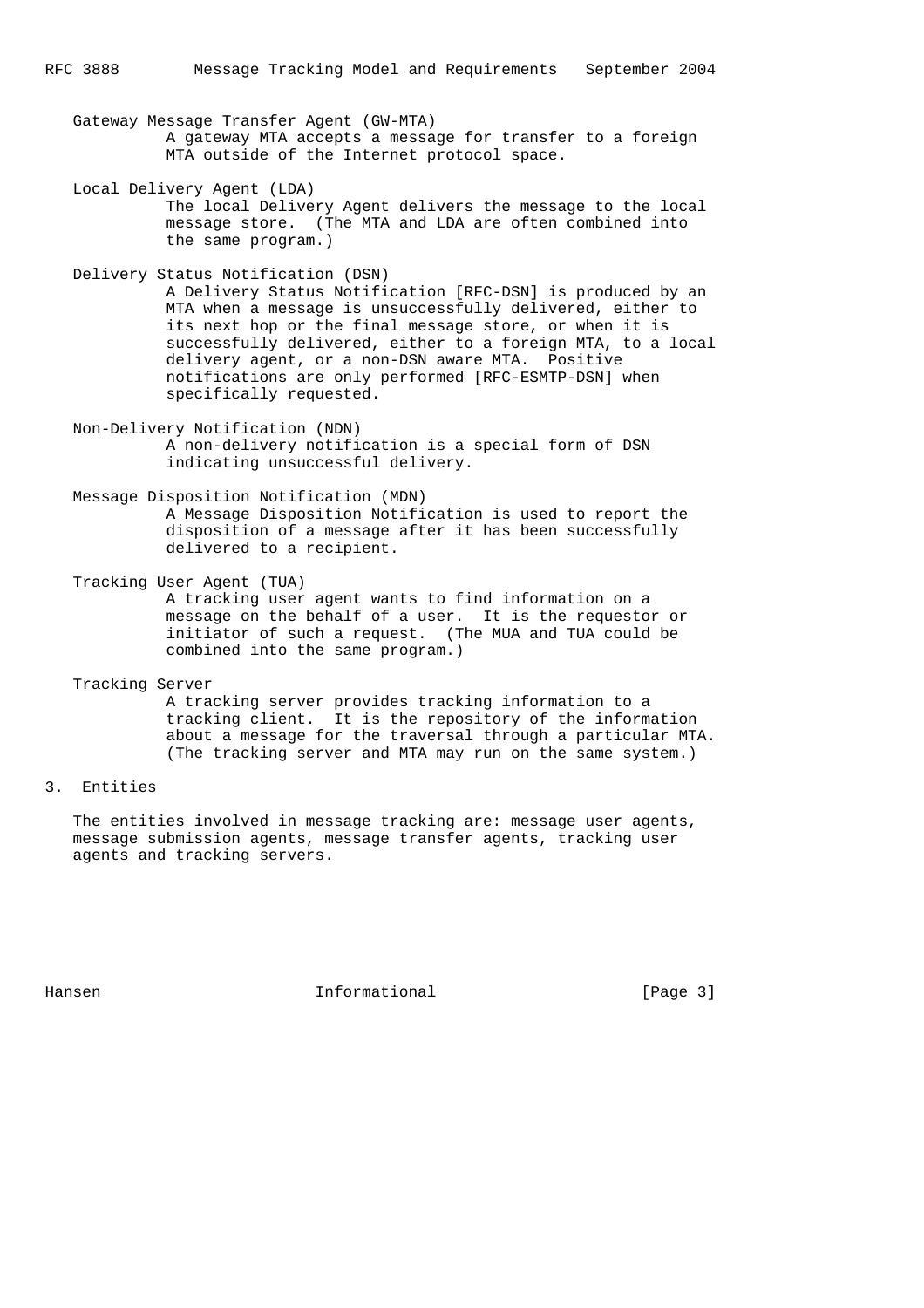4. Requirements

 These are requirements that any message tracking solution must be able to satisfy:

The message tracking solution:

- \*\* MUST scale to the internet.
- \*\* MUST be easy to deploy.
- \*\* SHOULD maximize the reuse of existing, already deployed technology and infrastructure.
- \*\* If possible, SHOULD extend existing protocols and not invent new ones.
- \*\* SHOULD have a low implementation cost. (This makes it easy to incorporate into existing products.)
- \*\* MUST restrict tracking of a message to the originator of the message (or a delegate).
- \*\* MUST be able to do authentication.
- \*\* MAY allow an originator to delegate this responsibility to a third party.
- \*\* SHOULD have the property that they would allow per-message delegation of the tracking responsibility.
- \*\* MUST require a tracking user agent to prove that they are permitted to request the tracking information.
- \*\* MUST be able to uniquely identify messages.
- \*\* MUST require every message to have unique identification.
- 5. Interaction Models

 There are several models by which tracking of messages can be enabled, by which messages can be tracked, and by which information can be requested and gathered.

Hansen **Informational Informational Informational Informational**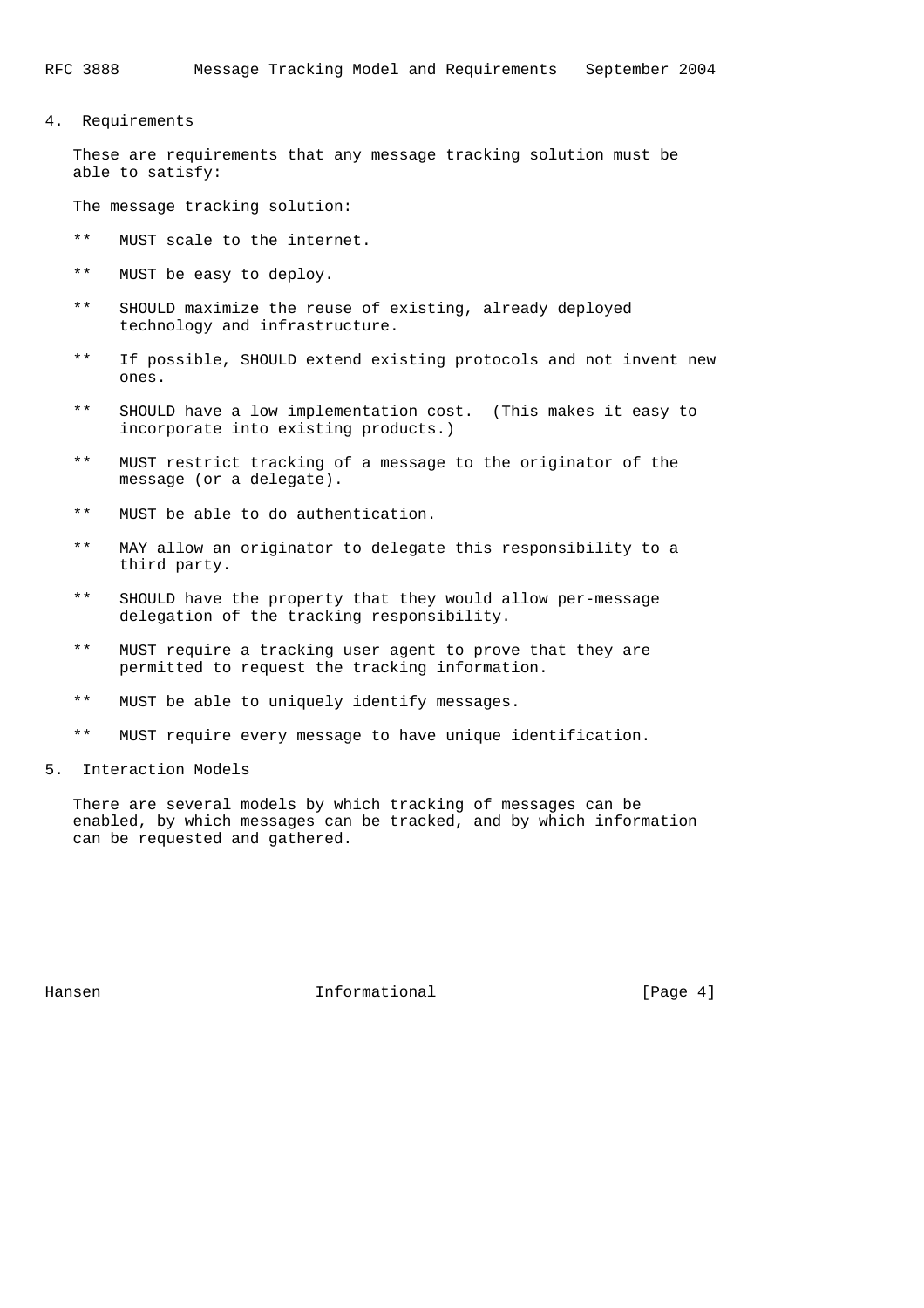#### 5.1. Tracking Enabling Models

 Either the envelope or message header must contain enough information to track a message and securely retrieve information about the message. Any message that does not have enough information to track it is by definition not trackable.

 If there is not enough information available in current standard envelopes or message headers, then the current standards will need to be extended. Either the MUA or MSA must determine the additional information and enable the tracking by adding the additional information to either the envelope or header.

 This leads to two tracking enabling models: passive enabling and active enabling.

5.1.1. Passive Enabling Model

 The "passive enabling" model assumes that there is sufficient information available. No UA or MSA interaction occurs to turn tracking on; it is on by default.

### 5.1.2. Active Enabling Model

 The "active enabling" model requires that the MUA and MSA exchange information when the message is submitted. This exchange indicates that logging of the message's traversal should be performed, as well as providing enough additional information to allow the message to be tracked. This information will need to be passed on to subsequent MTAs as needed.

5.2. Tracking Request Models

 There are several models by which tracking information may be requested.

5.2.1. Passive Request Model

 The "passive request" model requires active enabling to indicate that some form of tracking is to be performed. The tracking information can be sent back immediately (as a form of telemetry) or sent to a 3rd party for later retrieval.

Hansen 10 and 10 and 10 and 11 and 10 and 10 and 10 and 10 and 10 and 10 and 10 and 10 and 10 and 10 and 10 and 10 and 10 and 10 and 10 and 10 and 10 and 10 and 10 and 10 and 10 and 10 and 10 and 10 and 10 and 10 and 10 an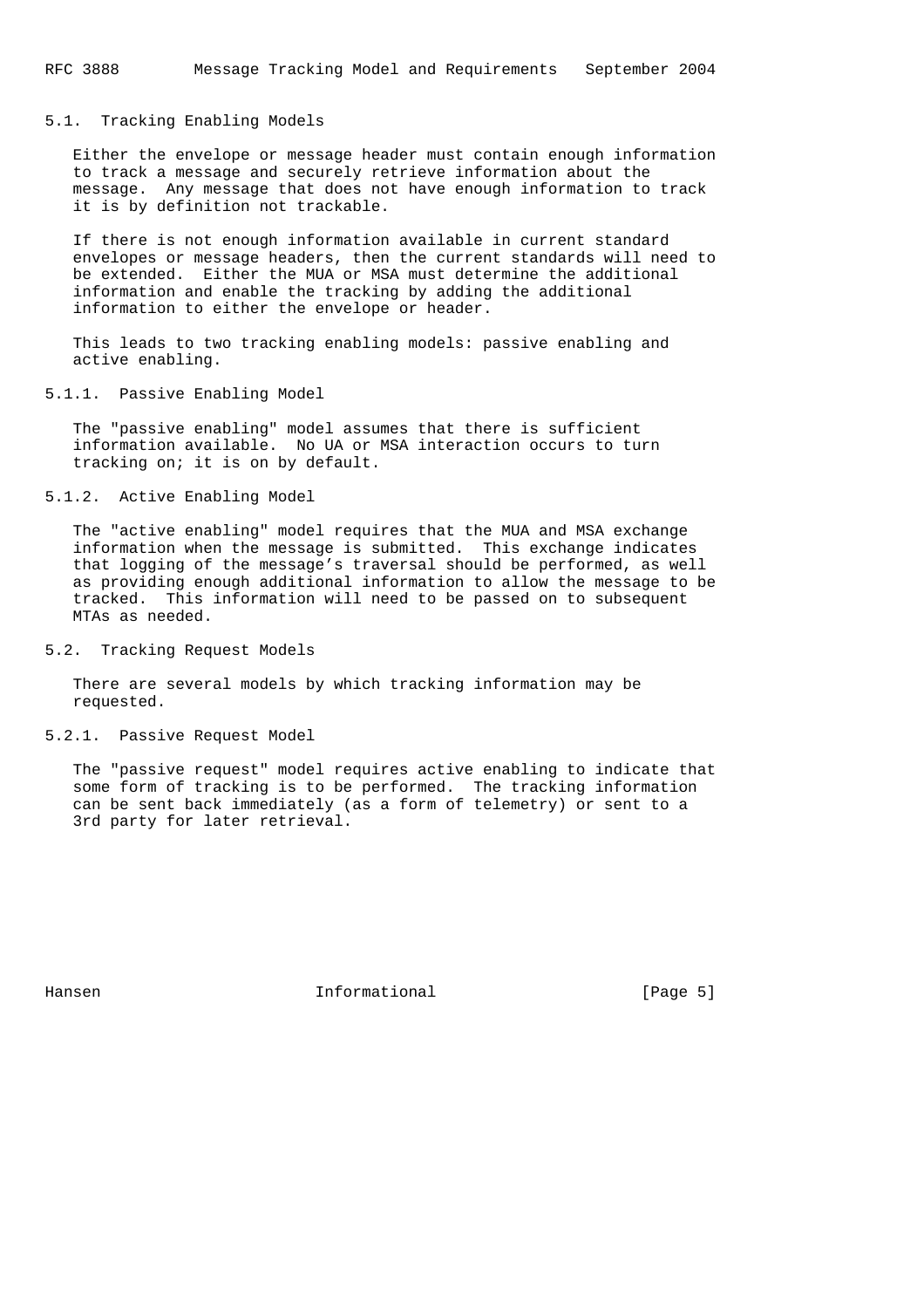#### 5.2.2. Passive Request Tracking Information

 Forms of passive tracking information that could potentially be requested are as follows. Note that mechanisms already exist for requesting the information marked with a (+). The references for such mechanisms are listed at the end of each such entry.

- \*\* send a DSN of a message arriving at an intermediate MTA
- \*\* (+) send a DSN of a message being rejected while at an intermediate MTA [RFC-DSN]
- \*\* (+) send a DSN of a message leaving an intermediate MTA and going to another MTA [RFC-DELIVER-BY]
- \*\* send a DSN of a message arriving at a final MTA
- \*\* (+) send a DSN of a message being rejected while at a final MTA [RFC-DSN]
- \*\* (+) send a DSN of a message being delivered to a user's message store [RFC-DSN]
- \*\* (+) send a DSN of a message being delivered to a foreign MTA [RFC-DSN]
- \*\* (+) send an MDN of a message being read by an end user [RFC-MDN]
- 5.3. Active Request Model

 The "active request" model requires an active query by a user's user agent to the MSA, intermediate MTAs and final MTA, or to a third party, to find the message's status as known by that MTA. Active request will work with either passive enabling or active enabling.

#### 5.3.1. Server Chaining vs. Server Referrals

 When a tracking server has been asked for tracking information, and the message has been passed on to another MTA of which this tracking server has no tracking knowledge, there are two modelling choices:

- \*\* the first tracking server will contact the next tracking server to query for status and pass back the combined status (server chaining), or
- \*\* the first tracking server will return the address of the next MTA and the tracking client has the responsibility of contacting the next tracking server (server referrals).

Hansen **Informational Informational Informational** [Page 6]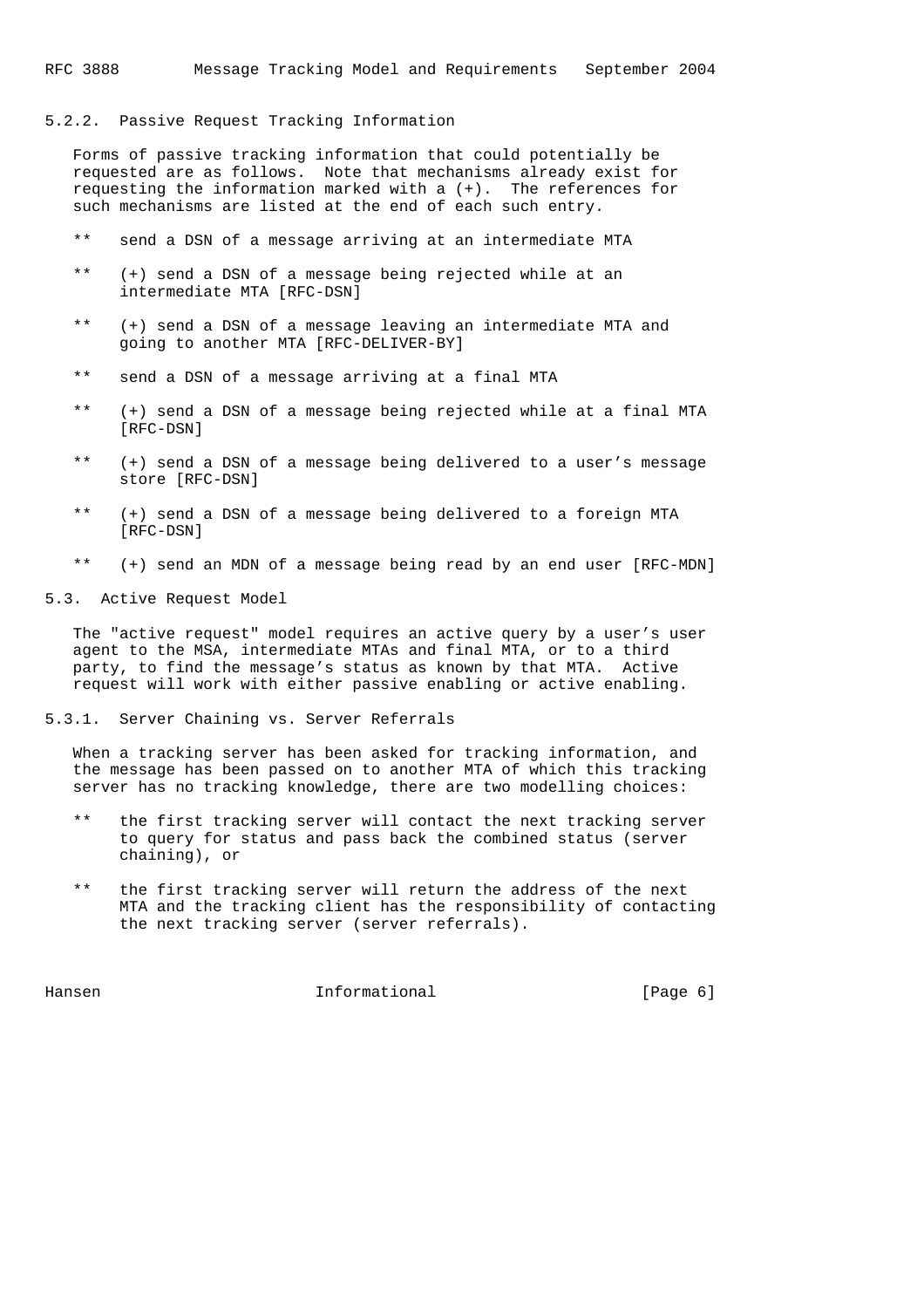#### 5.3.2. Active Request Tracking Information

 Forms of active tracking information that could potentially be requested are as follows. (Note that no mechanisms currently exist for requesting such information.)

- \*\* the message has been queued for later delivery
- \*\* the message was delivered locally
- \*\* the message was delivered to another MTA,
- \*\* the message was delivered to a foreign MTA
- \*\* ask a different tracking server,
- \*\* I know but can't tell you,
- \*\* I don't know.
- 5.4. Combining DSN and MDN Information with Message Tracking Information

 The information that would be retrieved by message tracking and the information that is returned for DSN and MDN requests all attempt to answer the question of "what happened to message XX"? The information provided by each is complimentary in nature, but similar. A tracking user agent could use all three possible information sources to present a total view of the status of a message.

 Both DSN and MDN notifications utilize the formats defined by RFC 3462 [RFC-REPORT]. This suggests that the information returned by message tracking solutions should also be similar.

- 6. Security Considerations
- 6.1. Security Considerations Summary

 Security vulnerabilities are detailed in [RFC-MTRK-ESMTP], [RFC- MTRK-TSN] and [RFC-MTRK-MTQP]. These considerations include:

- \*\* vulnerability to snooping or replay attacks when using unencrypted sessions
- \*\* a dependency on the randomness of the per-message secret
- \*\* reliance on TLS

Hansen **Informational Informational Informational** [Page 7]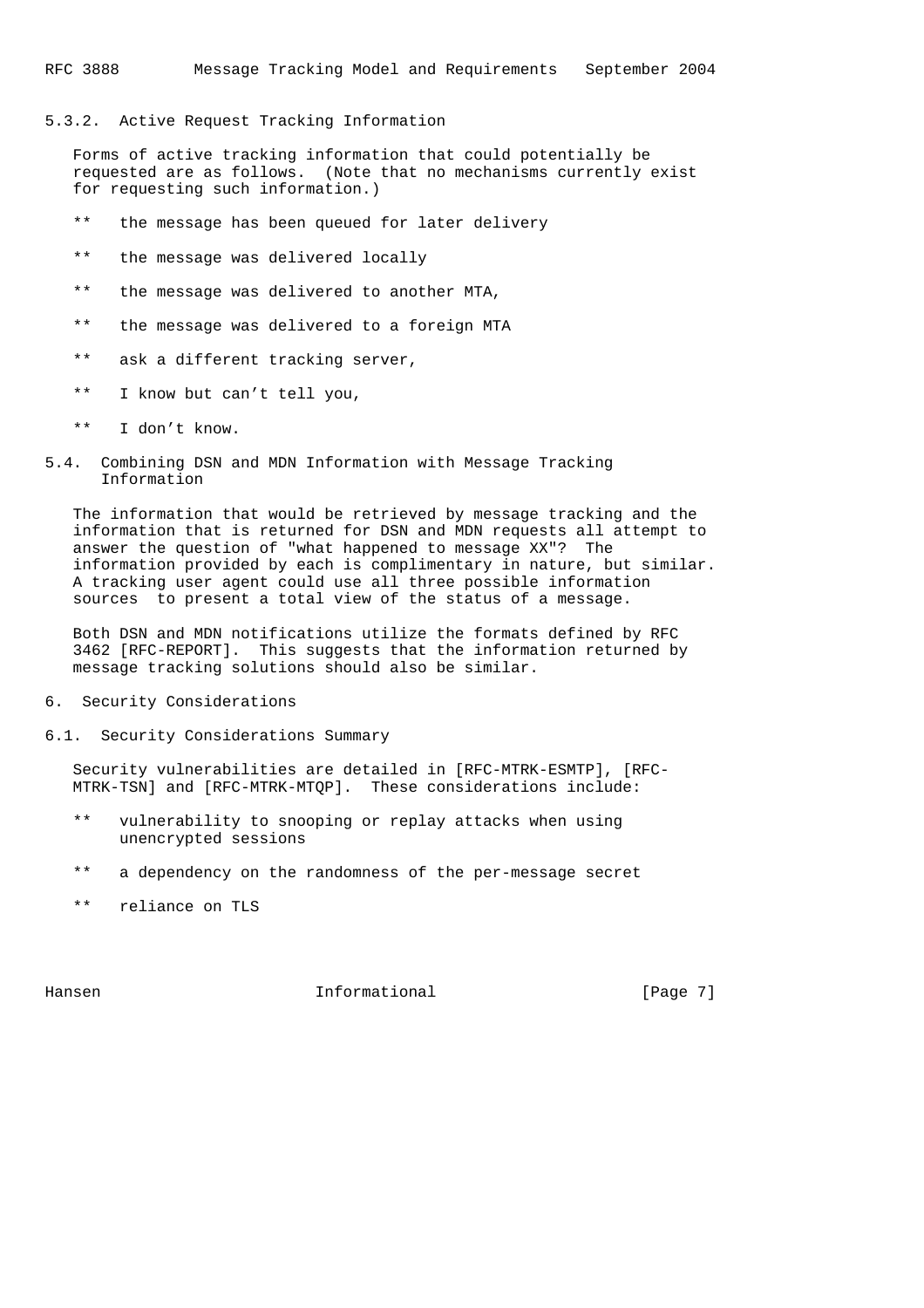- \*\* man-in-the-middle attacks
- \*\* reliance on the server maintaining the security level when it performs chaining
- \*\* denial of service
- \*\* confidentiality concerns
- \*\* forgery by malicious servers
- 6.2. Message Identification and Authentication

 This is a security model for message identification and authentication that could be deployed. (There may be others.)

 A Tracking User Agent must prove that they are permitted to request tracking information about a message. Every [RFC-822]-compliant message is supposed to contain a Message-Id header. One possible mechanism is for the originator to calculate a one-way hash A from the message ID + time stamp + a per-user secret. The user then calculates another one-way hash B to be the hash of A. The user includes B in the submitted message, and retains A. Later, when the user makes a message tracking request to the messaging system or tracking entity, it submits A in the tracking request. The entity receiving the tracking request then uses A to calculate B, since it was already provided B, verifying that the requestor is authentic. In summary,

 $A = H(m \text{essage ID} + \text{time stamp} + \text{secret})$ 

 $B = H(A)$ 

 Another possible mechanism for A is to ignore the message ID and time stamp and just use a one-way hash from a large (>128 bits) random number. B would be calculated as before. In summary,

A = H(large-random-number)

 $B = H(A)$ 

 This is similar in technique to the methods used for One-Time Passwords [RFC-OTP]. The success of these techniques is dependent on the randomness of the per-user secret or the large random number, which can be incredibly difficult in some environments.

Hansen **Informational Informational Informational Example 1**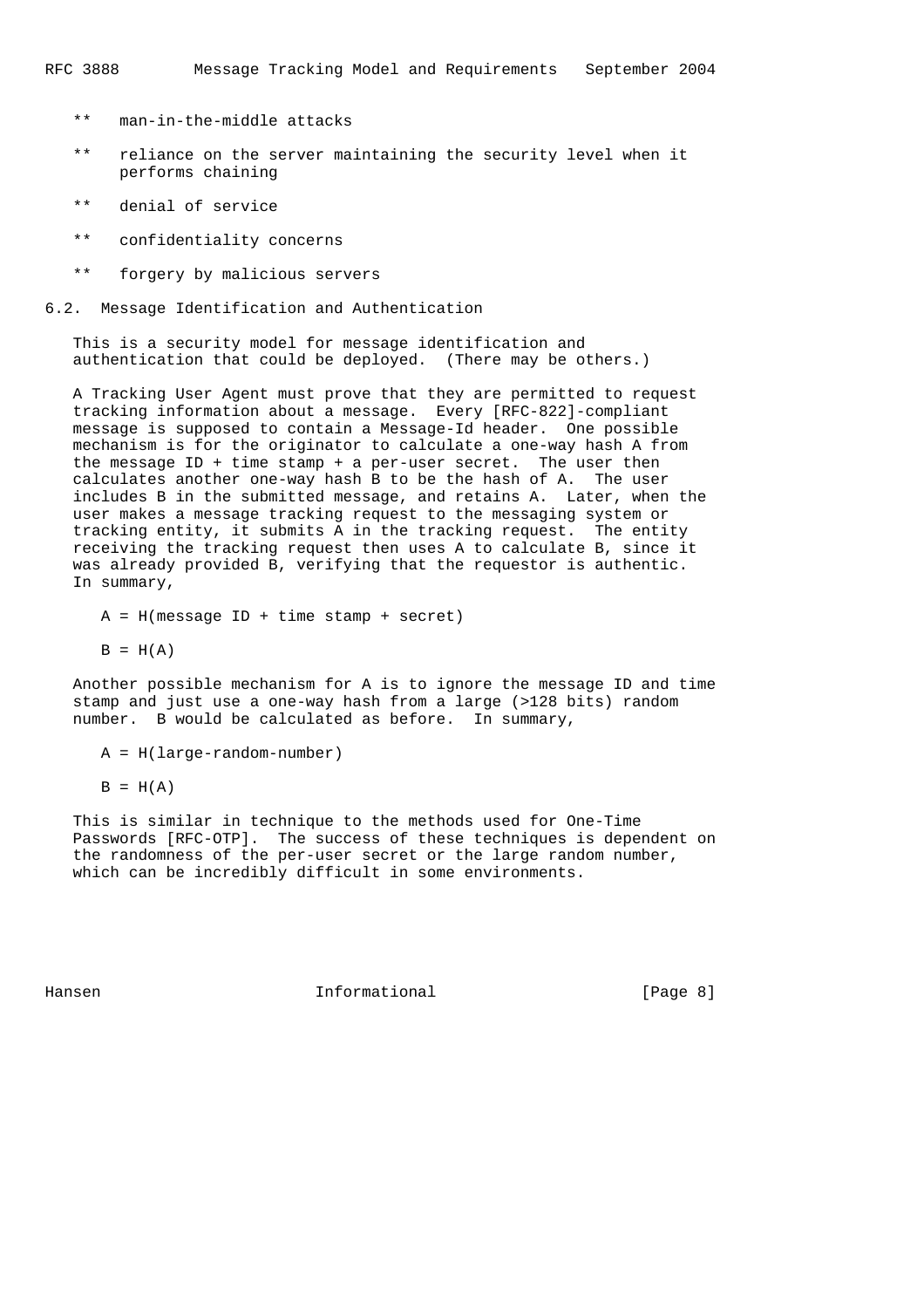If the originator of a message were to delegate his or her tracking request to a third party by sending it A, this would be vulnerable to snooping over unencrypted sessions. The user can decide on a message-by-message basis if this risk is acceptable.

7. Informational References

| [RFC-822]        | Crocker, D., "Standard for the format of ARPA<br>Internet text messages", STD 11, RFC 822, August<br>1982.                                  |
|------------------|---------------------------------------------------------------------------------------------------------------------------------------------|
| [RFC-DELIVER-BY] | Newman, D., "Deliver By SMTP Service Extension",<br>RFC 2852, June 2000.                                                                    |
| [RFC-DSN]        | Moore, K., and G. Vaudreuil, "An Extensible<br>Message Format for Delivery Status Notifications",<br>RFC 3464, January 2003.                |
| [RFC-ESMTP-DSN]  | Moore, K., "Simple Mail Transfer Protocol (SMTP)<br>Service Extension for Delivery Status<br>Notifications (DSNs)", RFC 3461, January 2003. |
| [RFC-KEYWORDS]   | Bradner, S., "Key words for use in RFCs to<br>Indicate Requirement Levels", BCP 14, RFC 2119,<br>March 1997.                                |
| [RFC-MDN]        | Hansen, T. and G. Vaudreuil, Eds., "Message<br>Disposition Notifications", RFC 3798, May 2004.                                              |
| [RFC-OTP]        | Haller, N., Metz, C., Nesser, P. and M. Straw, "A<br>One-Time Password System", STD 61, RFC 2289,<br>February 1998.                         |
| $[RFC-REPORT]$   | Vaudreuil, G., "The Multipart/Report Content Type<br>for the Reporting of Mail System Administrative<br>Messages", RFC 3462, January 2003.  |
| [RFC-MTRK-ESMTP] | Allman, E. and T. Hansen, "SMTP Service Extension<br>for Message Tracking", RFC 3885, September 2004.                                       |
| [RFC-MTRK-TSN]   | Allman, E., "The Message/Tracking-Status MIME<br>Extension", RFC 3886, September 2004.                                                      |
| [RFC-MTRK-MTOP]  | Hansen, T., "Message Tracking Query Protocol", RFC                                                                                          |

3887, September 2004.

Hansen 10 Informational 1999 [Page 9]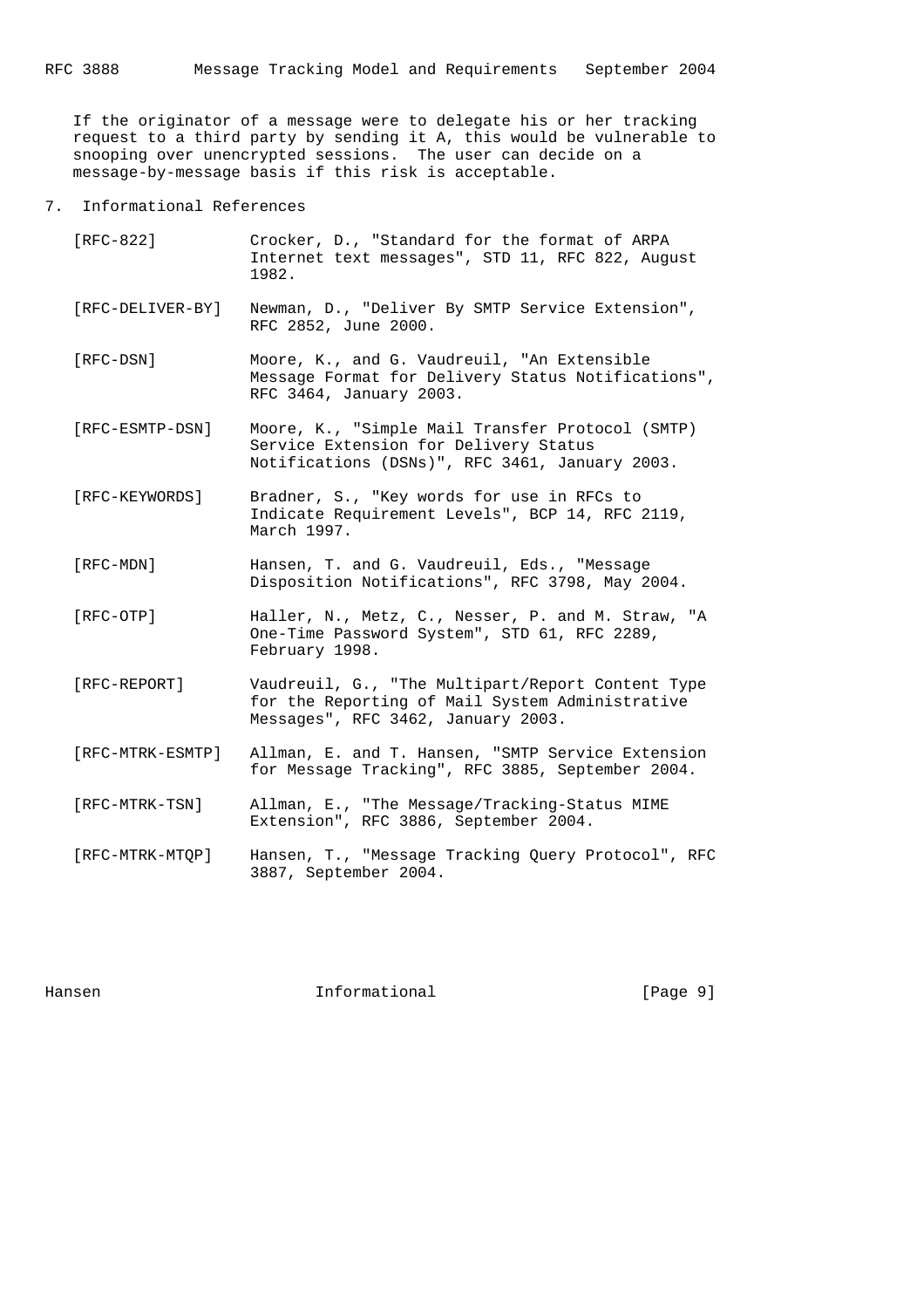# 8. Acknowledgements

 This document is the product of input from many people and many sources, including all of the members of the Message Tracking Working Group: Philip Hazel, Alexey Melnikov, Lyndon Nerenberg, Chris Newman, and Gregory Neil Shapiro. It owes much to earlier work by Gordon Jones, Bruce Ernst, and Greg Vaudreuil. In particular, I'd like to also thank Ken Lin for his considerable contributions to the early versions of the document.

9. Author's Address

 Tony Hansen AT&T Laboratories Middletown, NJ 07748 USA

 Phone: +1.732.420.8934 EMail: tony+msgtrk@maillennium.att.com

Hansen 10 Informational 1999 [Page 10]